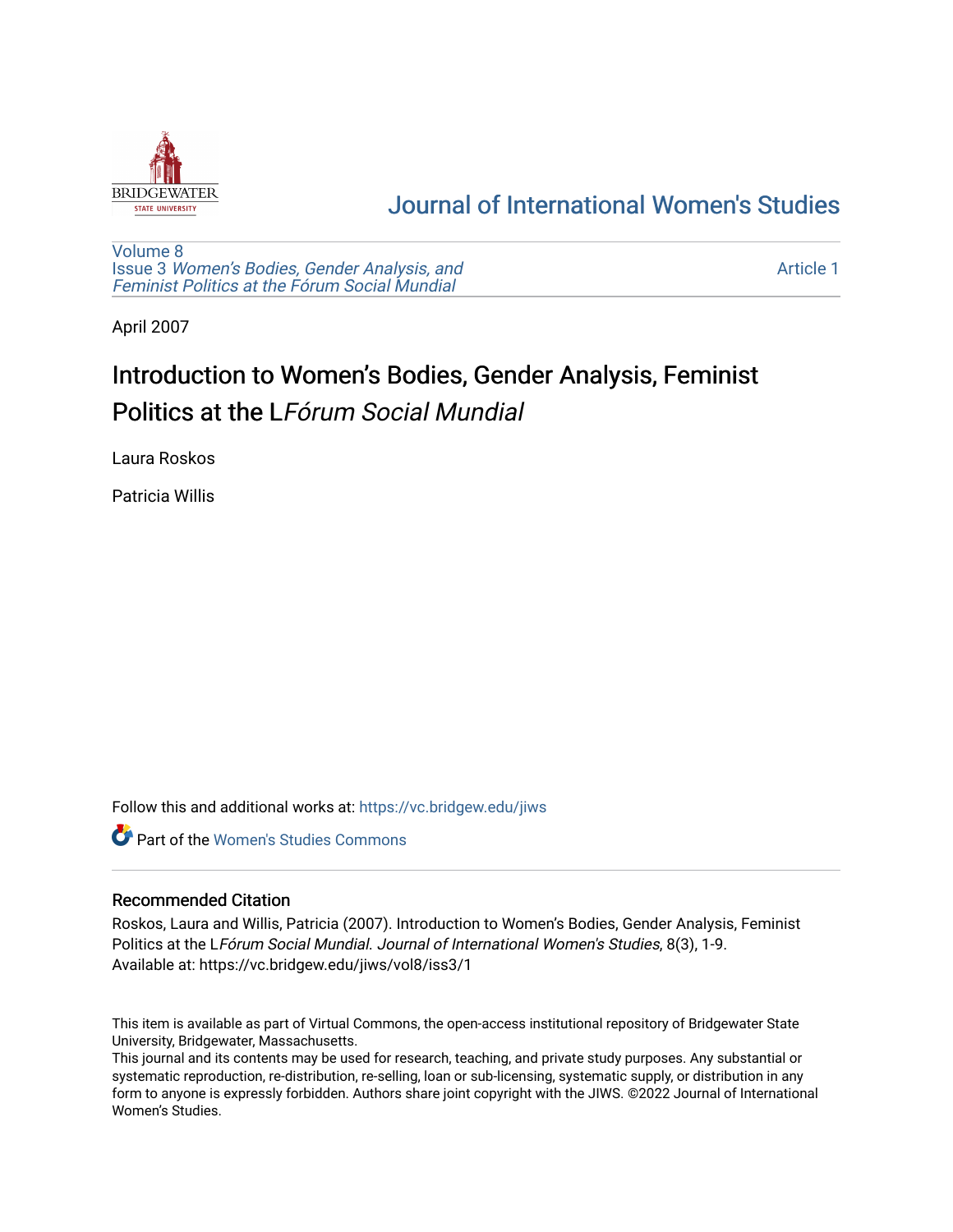This journal and its contents may be used for research, teaching and private study purposes. Any substantial or systematic reproduction, re-distribution, re-sell<del>ing, Ioan or sub-licensing, syst</del>ematic supply or distribution in any form to anyone is expressly forbidden. ©2007 Journal of International Women's Studies. Roskos and Willis: Introduction

# **Introduction to Women's Bodies, Gender Analysis, Feminist Politics at the**  *Fórum Social Mundial*

By Laura Roskos and Patricia Willis<sup>1</sup>

#### **The Social Forum Phenomenon**

Long before there was any mainstream buzz about globalization, economists like Heidi Hartman, Nancy Folbre and Julie Matthaei alerted us to the worldwide feminization of poverty. Not long afterward, women from around the world pulled together to lobby that a general recommendation addressing violence against women to be added to the international convention on women"s rights. Today, no one doubts that the negative effects of globalization hit women harder or that women are the obvious canaries in the mineshaft of a new world order. Yet women organized as women or as a movement to advance their own interests have not been the most visible constituency in the antiglobalization convergence as it has shown itself at transnational protests or at the celebratory World Social Forum.

 The first World Social Forum was held in Porto Alegre, Brazil in January 2001 as a reaction to the World Economic Forum conducted each year in Davos, Switzerland by the world"s corporate and governmental elites. The first WSF organizers were French and Brazilian men who were concerned about the catastrophic global economic situations facing the world's poor and marginalized. They attributed the rapid deterioration of these conditions to the hegemonic capitalistic practices of the world"s "haves" whose policies, they believe, have created more "have nots" at alarming speed while rendering the world environmental state unlivable for many. This inaugural social forum gathered approximately 19,000 attendees and was considered such a success that a second was planned for the following year.

 As more activists and organizers learned about this venue, which sought to facilitate progressive activism and strategizing, women, who had not been fully included, began to try to enter WSF spaces as attendees and as organizers. One organization, the World March of Women, which by 2001 had already had years of experience organizing women to participate in globally synchronized events, was present from the beginning. Through their persistence and investment of organizational resources of time and money into the WSF, the World March of Women did acquire some access to decision-making, organizing and some influence on, WSF policies. Their experience has been the exception rather than the rule, and representatives of the World March of Women still recognize problems with the lack of participation by women in numbers similar to men and, importantly, the intrusion of patriarchal attitudes and behaviors in WSF planning.

### **Where we enter**

 $\overline{a}$ 

The vision for this special issue on "Women"s Bodies, Gender Analysis, and Feminist Politics at the Forum Social Mundial" emerged out of experiences that coeditors Pat Willis and Laura Roskos had during and after their involvement in organizing

<sup>&</sup>lt;sup>1</sup> Laura Roskos and Patricia Willis co-chair the Advancing Human Rights Committee of the Women's International League for Peace and Freedom. Patricia is a Visiting Professor of Women's and Gender Studies at Wake Forest University . Laura is Activist in Residence at the Center for Women"s Health and Human Rights at Suffolk University, where she also teaches part time.

Journal of International Women"s Studies Vol. 8 #3 April 2007 1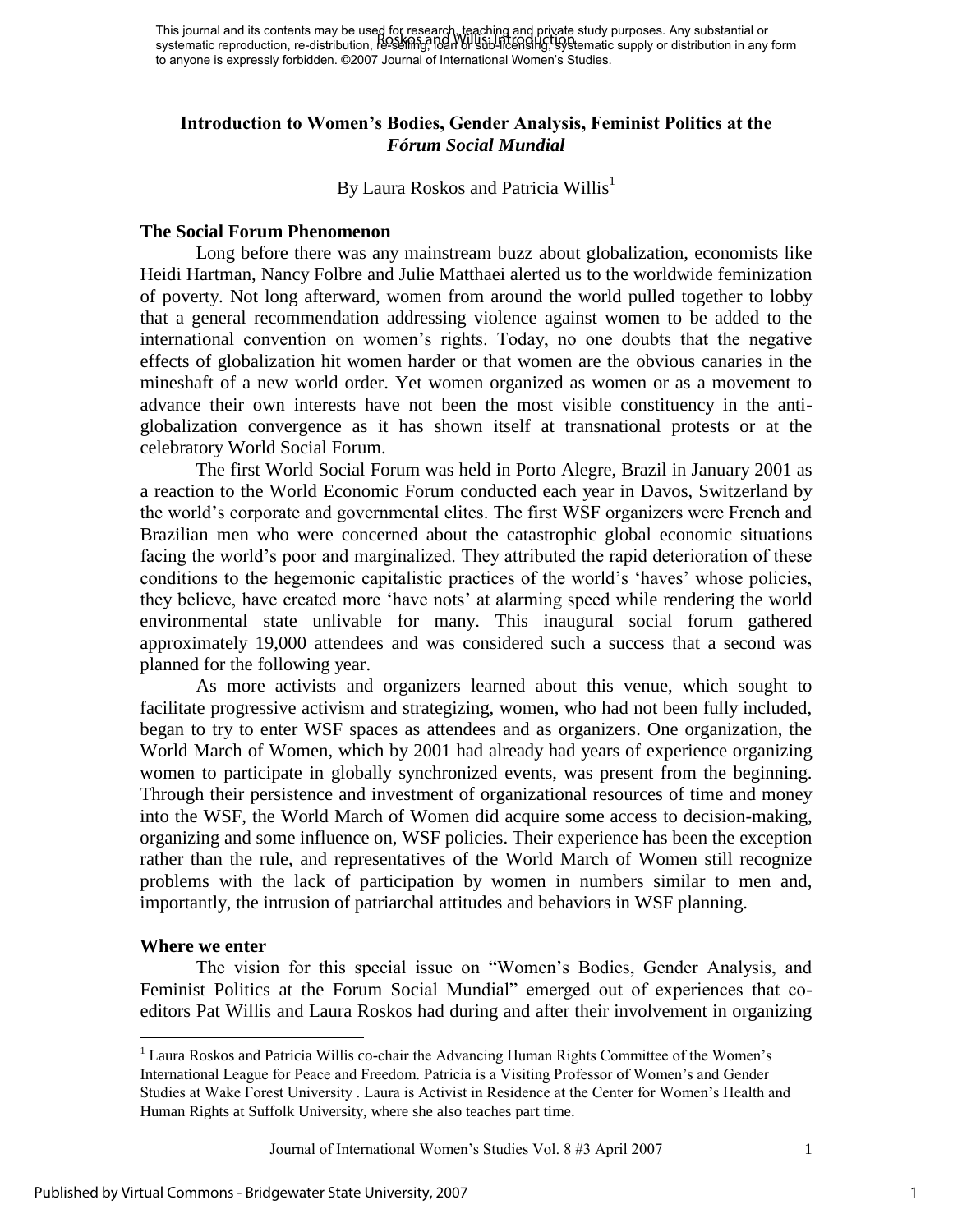for the Boston Social Forum (BSF), an event held in July 2004. The BSF was the first social forum in the United States to be held under the auspices of the World Social Forum (WSF) and its guiding regulations, the Charter of Principles.<sup>2</sup> At the BSF, we and the other feminist organizers involved with the Women"s Web, a "track" of 30 programs by and about women, had some disappointing interactions with the male organizers in charge of the overall event. Following months of intense but also occasionally euphoric organizing, these interactions generated a range of reactions in our colleagues and ourselves, ranging from surprise to outrage to dismay. Our decision to try to discover how other women/feminists had experienced and negotiated social fora around the globe was fueled by our need to create a deeper context for understanding these experiences and emotions.<sup>3</sup> In addition, as feminist activists, faced daily with decisions about where to put our time and energy, we wanted to know if the World Social Forum was worth the trouble engagement with it seemed inevitably to bring.

 Later, in October of that same year, Pat attended the 3rd European Social Forum (ESF), which was held in London. There she found that many women, particularly grassroots women, expressed similar complaints and had parallel experiences in their organizing for the ESF 2004. Then, in January 2005 Pat went to the  $5<sup>th</sup>$  World Social Forum in Porto Alegre, Brazil where she attended, amongst other panels and workshops by and about women, an introductory workshop for women WSF delegates. There, she witnessed the exasperation of every other woman under that tent to their marginalization in a multitude of ways at every World Social Forum they had attended since its inception in 2001. All of these women were long-time, proven feminist activists who related their social forum experiences with frustration and dismay, but also with determination for inclusion. All expressed their concern and their vehement dissatisfaction with the androcentric male WSF organizers who were very much stuck in patriarchal modes concerning gender hierarchies and social roles.

 The moderator for this workshop was Carol Barton, at that time Coordinator for the Women"s International Coalition for Economic Justice. Carol had been working for several years with other feminists globally to open up the WSF processes for women and agendas particularly important to women. Early in the workshop Pat asked Carol a question: "How feminist-friendly is the WSF?" Her answer hit home hard. Carol gave an acerbic laugh and answered flatly: "It"s not."

This revelation, that the World Social Forum with all its lofty claims to inclusivity was recognized as a site of on-going and pervasive discriminatory practice against women by others, including by someone as seasoned as Carol, was profound for us. It helped us to validate and name our own experiences, and it made us curious about the extent and contours of this discrimination. This curiosity led us to ask other women to write about their social forum experiences. We believe their responses to this issue"s Call

 $\overline{a}$ 

<sup>&</sup>lt;sup>2</sup> The WSF Charter of Principles can be found at http://wsf2007.org/process/wsf-charter

<sup>&</sup>lt;sup>3</sup> The Women's Web was an ad hoc coalition of approximately 30 northeast-based feminist/women's organizations that came together for the BSF to organize a series of both collaborative and stand alone events at the BSF. Laura was a lead person in organizing the Women"s Web and also its major event, The Tribunal on Violence Against Women. Our experiences with the BSF are analyzed in greater detail in our article, "Is Another World Possible When Violence Against Women is Ignored? Some Questions from the Boston Social Forum" in *Peace and Change*, forthcoming Fall 2007.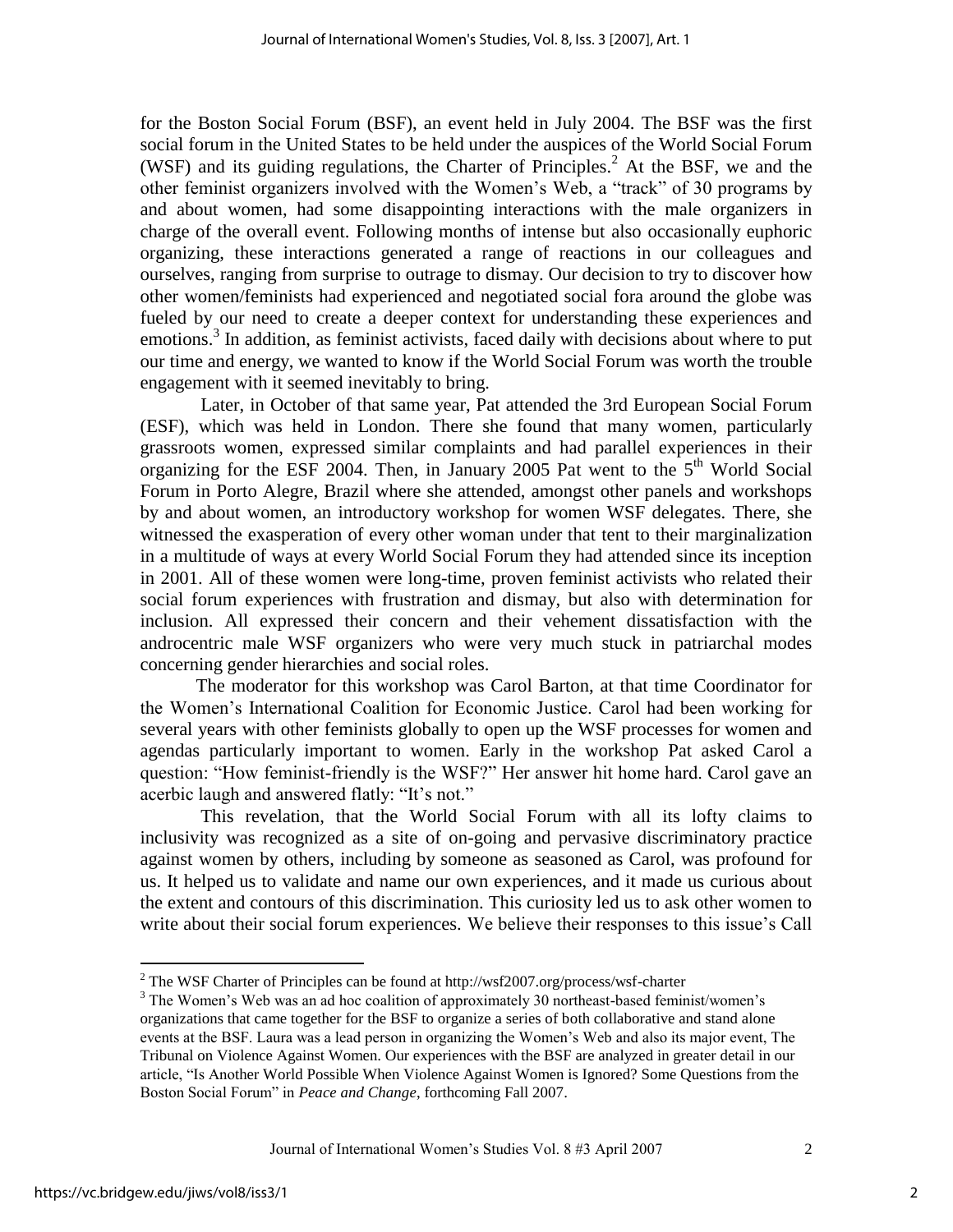for Papers assembled in this special issue of the *Journal of International Women's Studies*, while not exhaustive of all the acts of discrimination and marginalization experienced by women in the context of social forum organizing and implementation, does go a long way towards adding definition and precision to the feelings of unease and dissatisfaction, frustration and anger many women have encountered there.

# **What we observed**

 At the Boston Social Forum in 2004, which was the first social forum that either Laura or Pat had attended or organized for, the main event of the Women"s Web was a Tribunal on Violence Against Women. This tribunal was similar to other formal but unofficial peoples" tribunals held in many locations around the world since the mid twentieth century, gaining in popularity since the 1980"s as a way for citizens to express their objections to war and other human rights abuses. Violence against Women was the chosen topic because Women"s Web members and feminist theory see VAW as endemic to patriarchal culture, as the primary controlling mechanism that men/boys and patriarchal society use to maintain supremacy over women/girls, and as so increasingly pervasive that virtually no lives are left untouched by it in some way.

Amongst the complaints that Women"s Web organizers expressed about the BSF organizational processes and the many organizing meetings they attended with BSF organizers, was that they felt like they were only "window dressing", that is, that they were there to be visible, but not to be heard from, in order to satisfy the shallow feminism of political correctness and to make the male organizers feel as though they were progressive on women"s human rights. Women"s Web organizers" interaction with the principle BSF organizers was often fraught with miscommunication and, what seemed to some, obstructionism. The evening after the Tribunal, Women"s Web organizers and Tribunal participants discovered that the plenary space they thought they had been promised during BSF organizational meetings was taken away, and that there would be no platform available from which to articulate the tribunal"s findings. One of the two principle BSF organizers told a Tribunal organizer that "violence against women was a white women's issue" and that spotlighting this issue during the final plenary session would be "divisive", "that it would blow the whole social forum apart". Either he had failed to notice that the advocate for the tribunal was herself a woman of color or he was employing a tactic meant to divide women by race and thus perpetuate their marginalization.

When Pat attended the European Social Forum 2004 in London she talked with several grassroots women organizers who claimed they had been cast aside by ESF planners when they wanted to organize a Women"s Day similar to the one that had successfully preceded the 2003 ESF in Paris. During the Assembly of Social Movements, an event that occurs at the end of each social forum, these feminists stormed the stage. Their main complaint was that women were being "mainstreamed" in the social forum process and that this mainstreaming relegated some women and their issues into a void of invisibility, a familiar problem often encountered with gender mainstreaming. It appeared to Pat that the women who were part of the recognized social forum processes around the ESF 2004 were largely NGO and professional women and that the grassroots organizers who had few resources and no titles were sidelined. Was this an effect of women who had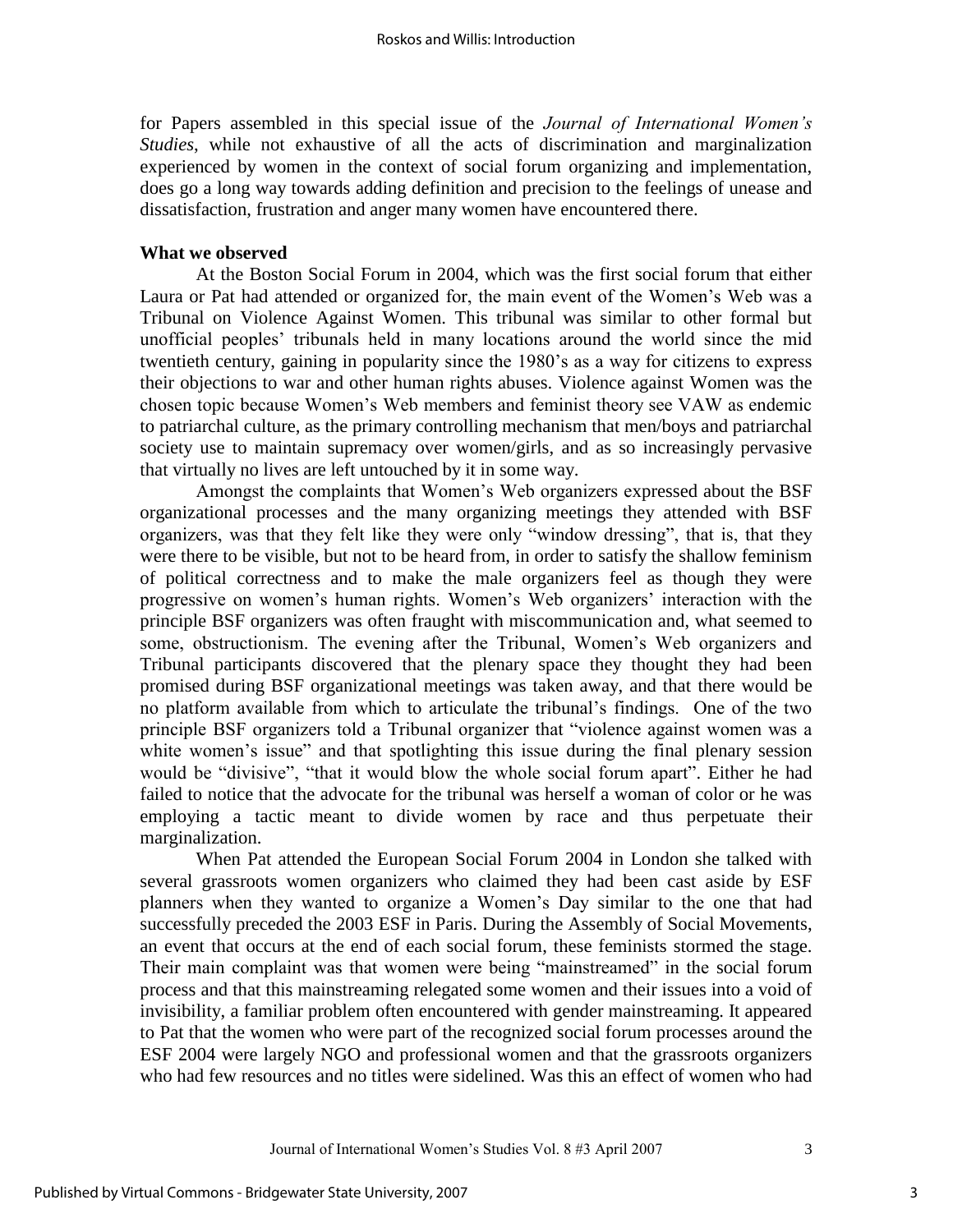in some sense "made it" becoming co-opted by the hierarchical power structure, a power structure that was chiefly composed of male, and perhaps a few androcentric women?

The social forum space has been difficult for women to enter in a number of ways and yet women persist. Hegemonic male behaviors and ways of organizing have predominated at principal social fora decision-making bodies but feminist activists seem determined to push for egalitarian ways of being at social fora, because, as the beautiful and oft-heard social forum mantra tells it, another world is possible, even for women. Through sustained and mindful, sometimes strategic, interventions, women continue to enlarge their experiences within the social forum spaces, in part, by connecting among themselves to form larger and larger working groups, committees, task forces, and teams and in part because they seek to engage men in their struggles around social issues that affect us all.

Now, several years later, Pat has just returned from the WSF VII held in Nairobi, Kenya and the editors find themselves in the midst of organizing for the first US Social Forum, which is planned for Atlanta at the end of June, 2007. Just as the Gender Equity Coalition, an alliance of several global feminist organizations that are organized as part of the Human Dignity Human Rights Caucus of the WSF, is gaining influence over the World Social Forum planning processes, the Women"s Working Group has elevated itself from caucus status to working group, which means that it has the same important leveraging that the other major organizing arms of the US Social Forum have.<sup>4</sup> The Women"s Working Group chose Loretta Ross, longtime feminist human rights activist, as its coordinator. Loretta had participated in the BSF Tribunal on Violence Against Women as one of the "crones" who sat in judgment of women"s human rights abuses. The mission of the WWG is to ensure gender equity, parity, and that proper attention is given to "women"s issues at the USSF.

As a result of our experiences at the Boston Social Forum some Women"s Web organizers and participants began to feel that social fora were venues where women could not receive equal treatment to men. Some suggested that feminists should take their organizing efforts to women-only venues and leave off trying to organize with men, especially men who were little accustomed to operating in truly egalitarian fashion with women. Others felt we should continue to secure our footing in social fora venues and not isolate ourselves even in the face of sexist practice and belief. After months of wrestling with our ambivalent feelings about how to move forward, we decided that isolation was not the final answer and that struggle with patriarchy required full frontal attacks and engagement. This special issue of the *Journal of International Women's Studies* has emerged as one of our efforts in this continuing struggle.

#### **Thematic overview of contents**

That the WSF looms in the feminist imagination as inextricably linked to the World Conferences on Women held under the auspices of the United Nations cannot be denied. Two of our contributors attempt to define the nature of this link: Amanda Gouws sees it as a succession—i.e., the World Conference on Women generated collective

Journal of International Women"s Studies Vol. 8 #3 April 2007 4

 $\overline{a}$ 

4

<sup>&</sup>lt;sup>4</sup> The Gender Equity Coalition of the Human Dignity, Human Rights Caucus officially proposed to the HDHRC at their final plenary on January 24th that gender equity and gender parity on all WSF organizing committees and within all WSF processes be made a priority of the HDHRC.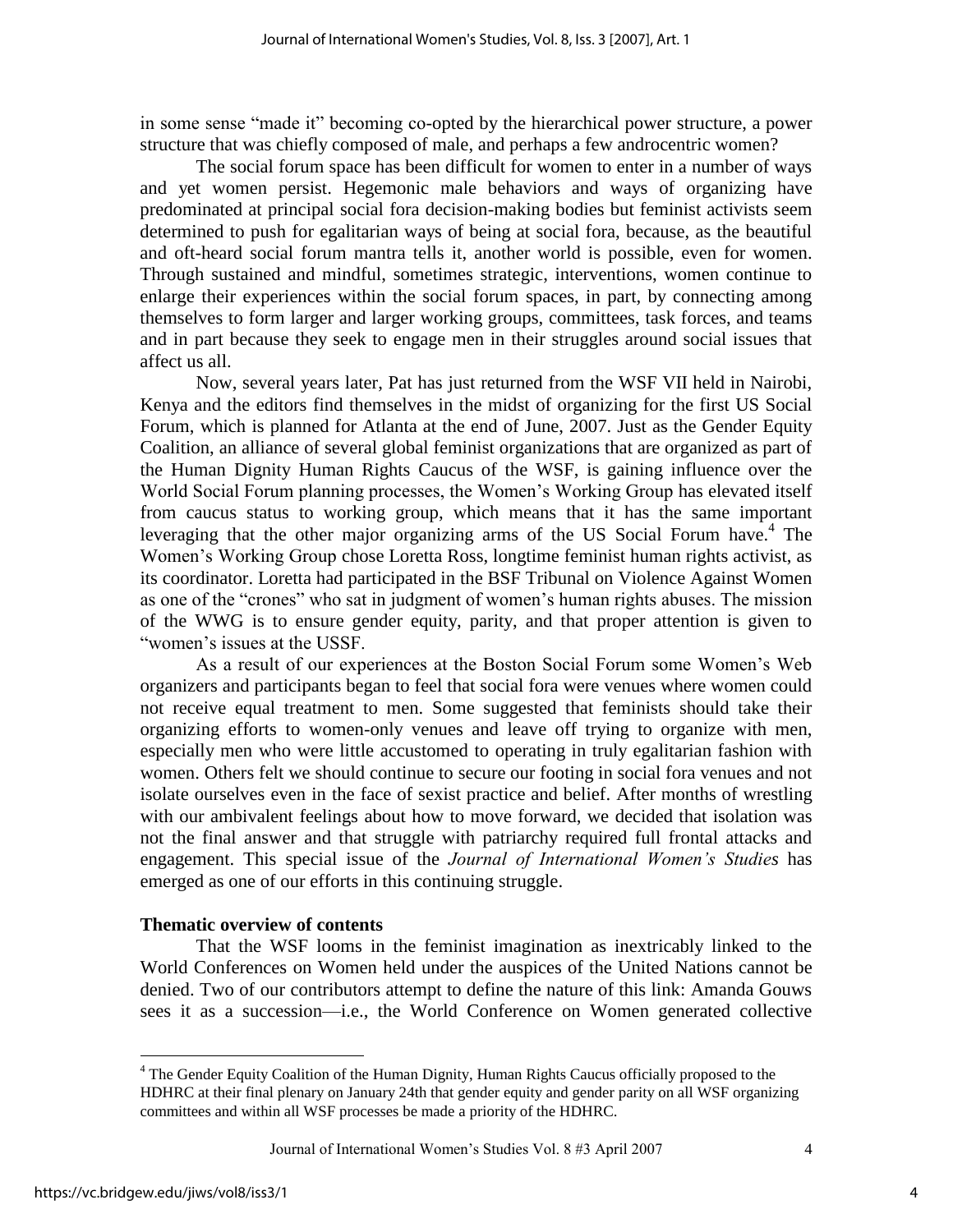learnings that are of service to women participating in the WSF—while Barbara Klugman describes them as simultaneous strands of activism offering the opportunity for different sorts of interventions and access. However, in each case, what comes to mind is less the official UN conferences, per se, where national delegations gathered, than the NGO forums held in conjunction with the official gatherings. These forums became famous for producing "aha" moments, moments in which the subject suddenly feels herself part of a greater whole, a global women"s movement. The WSF was envisioned as a space in which a global social movement could ferment through processes of interaction, in essence accelerating the process, producing a multitude of "aha" moments among new and returning, female and male, participants at annual intervals. However, as contributor Magdelena Freudenschuss explains, "With the first World Social Forum (WSF), the "antiglobalisation" movement found a point of rotation but not necessarily a center. Its identity is based on the opposition to neoliberalism, but not on a shared utopia."

In some ways, the World Conferences on Women had in common an underlying dynamic that was the inverse of what Freudenschuss describes. For many US-ians, participation at the NGO Forum in Hairou came as the culmination of months of on-theground local organizing to harmonize the forward-looking agendas of disparate women"s organizations. In some cases, this process came complete with local fundraising for travel funds and "scholarships" given to representatives selected on locally-determined grounds. Selection as a representative in this fashion almost always carried with it the responsibility to report back to one's home community in public and private forums. In her first contribution to this volume, Janet Conway argues that if there is a muted or yet to be acknowledged center to the WSF, it is this positive "politics and ethics" of a transformational, transnational feminist movement.

Renee Kasinsky"s description of the geographically rather than ideologically based Boston delegation with which she traveled to the WSF VI in Caracas, Venezuela seems to be the exception rather than the rule. More often, individuals enter the WSF through their affiliations with a participating political or cultural group, or as a socially progressive "tourist". Because participation in the WSF is seldom linked to any concerted local organizing efforts, most attendees have returned home unclear as to how they might apply their new knowledge in their home communities, beyond simply publicizing the existence and nature of the WSF. However, as linkages among individuals and among organizations multiply this may be changing, producing new strategies and pathways for applying social forum learnings on the ground.

Ara Wilson points out in her article that it may be only women at the WSF who map the Forums in relation to UN conferences, and that men typically use other points of historical and geographical reference. While UN-ese and international legal language emanating from United Nations documents such as Security Council Resolution 1325 on Women, Peace and Security certainly find a place at the WSF, these discourses are by no means universal or uncontested. In particular, as Aurelie Latoures points out, the administrative technique of "gender mainstreaming," often associated with UN and World Bank-run development programs, has been sharply criticized by women activists from the Two Thirds World, who have direct experience as "beneficiaries" of these programs. On the other hand, while the UN is frequently criticized for being what contributor Amanda Gouws refers to as a "talk shop", The WSF as it evolves is leaving behind a textual trail of principles and statements ripe with the hermeneutic possibilities

5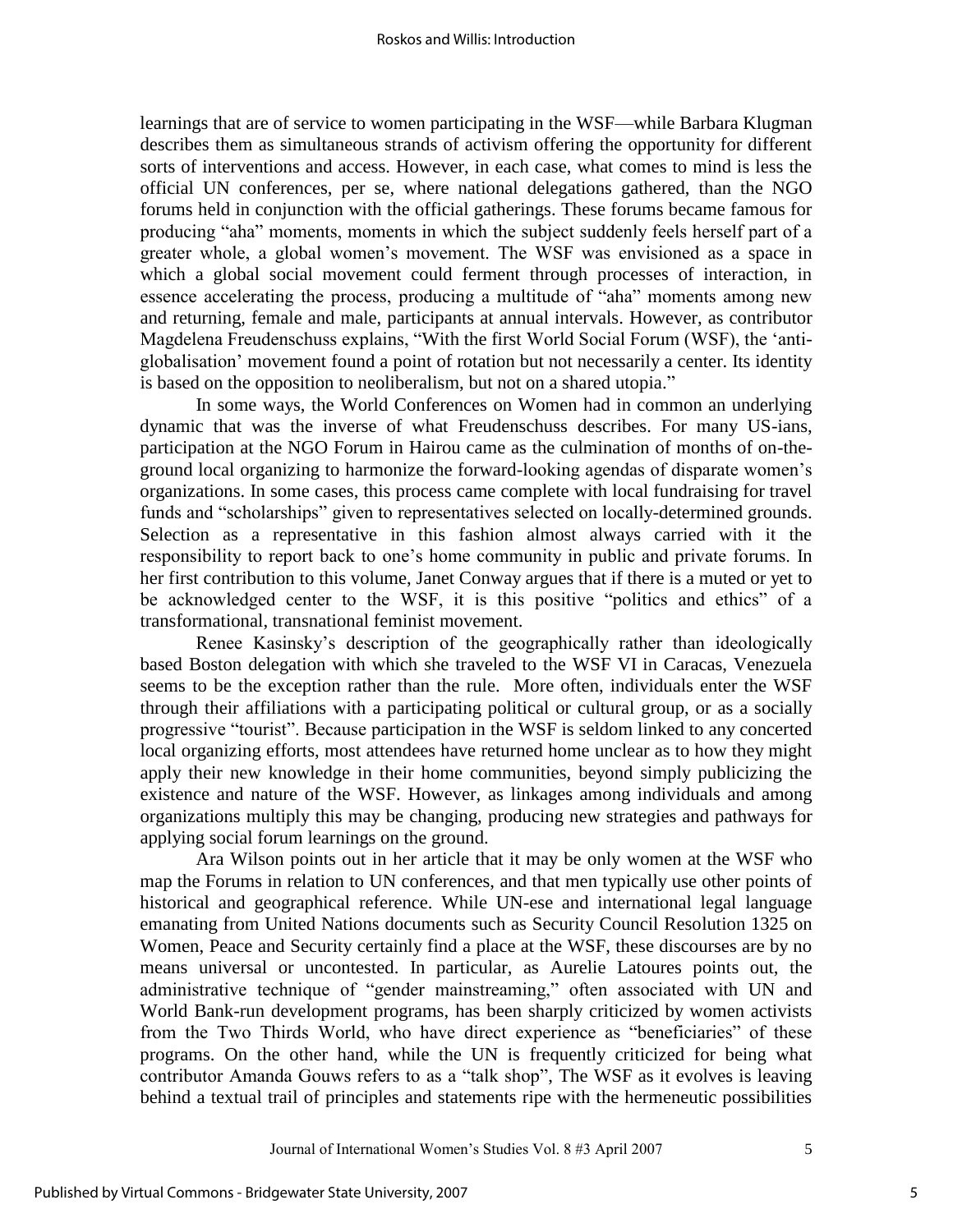similar to those embedded in UN documents. Despite a show of global unity and collaboration in the February 15, 2003 worldwide anti-war demos, it remains unclear when in the future the WSF might make its energies visible as action again.

Despite its hesitancy to formulate an action agenda, neither the WSF guiding organs nor its participants typically describe the WSF as a "talk shop". The metaphors more typically invoked are those of "space" and "process". But what emerges from the essays collected here is a portrait of a process constrained by the limitations of space, or as Magdelena Freudenschuss suggests, a laboratory. In Pat"s interview with Onyango Oloo, National Coordinator for the Kenyan Social Forum in 2006 and a member of the WSF Nairobi 2007 Central Organizing Committee, he comments on the recurring feminist complaint that men simply "take up too much space". Thus, as Amanda Gouws and Ara Wilson demonstrate, in order to achieve some sort of parity, women have had to create new spaces either adjunct to or embedded within the social forum"s official structure, such as, respectively the Women"s Day held before the ESF Paris and the Feminist Dialogues preceding all of the forums since 2004 when they were first organized in Mumbai by South Asian and South American feminists, the Diversity Boat at Porto Alegre 2005, and the Women"s World at the WSF VI Bamako, Mali. This last event, and its effects on the programming of the Bamako Forum in its entirety, is analyzed in depth by Aurelie Latoures.

As it turns out, space is not infinite nor is it an abstraction. Rather it is a commodity continually in short supply. For Social Forum organizing committees, space is expensive and social forum programming committees are always grappling up until the very last minute with the challenge of trying to accommodate too many proposed activities within the available venues and time slots. Hence, as Susan Hawthorne relates, "the hierarchies distained philosophically manifest themselves in the ranking of spaces based on proximity, visibility and accessibility—not to mention size and acoustics."

Our politics are always embodied as Barbara Sutton reminds us in her reading of the naked body as a political resource. The experiences of our bodies shape our political commitments; our bodies need to transport themselves to the Social Forum and once there, need the means of sustenance and a place to sleep. If women have not been able to find a secure place to rest at the Social Forum, as Onyango Oloo has suggested in his article, "Gendering WSF Nairobi 2007 **-** Conceptual underpinnings"**,** if women have not been safe from sexual harassment and assault at the social forum as the rumors of rape analyzed by Sara Koopman here would suggest, then how can feminist politics get a firm foothold? And what kind of a foothold would feminist politics need to re-establish a global women's movement, this time with equal participation by both women and men? While the WSF founding documents seem to aspire to gender neutrality, the requirements of a women friendly space or movement seem to be not even on the screen.

Women"s bodies are everywhere in this volume, yet the process of putting it together proved strangely disembodied. While the editors do ongoing political work together in the context of the Women"s International League for Peace and Freedom, with one exception, we have never met our contributors. We do not know their racial or class positions, their sexualities or politics, their public stance or actions beyond what they have chosen to disclose in their articles or in the correspondence with us. More importantly perhaps, while we are both veterans of the WSF, we have never observed any of these women in that context and so are unable to judge what personal or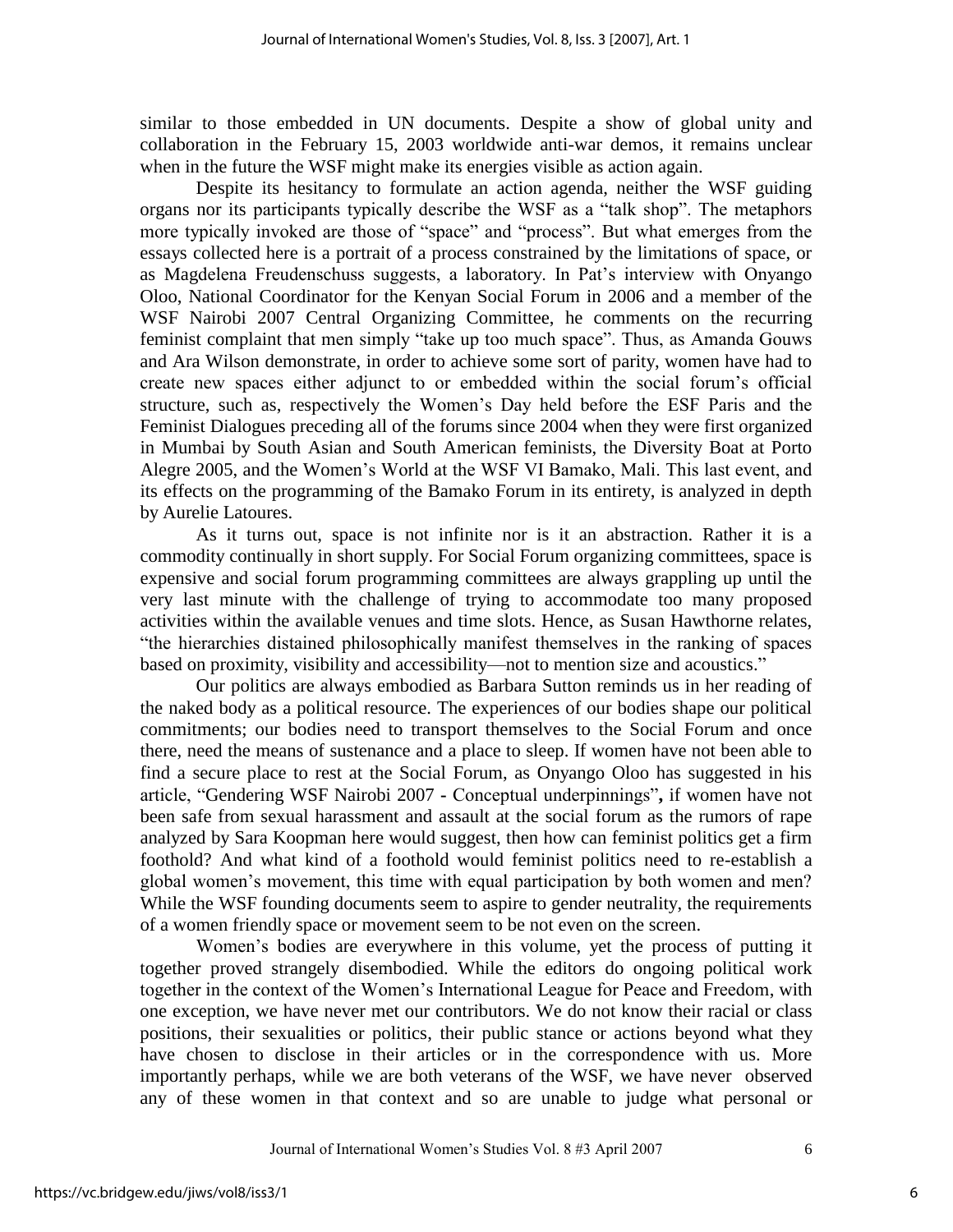institutional power they wield in that arena. This is particularly weird because questions of power and its mobilization are at the heart of each contribution to this issue.

While the absence of embodied encounters among those of us implicated in this project seems weird on one level, it also mirrors what may be the typical experience of planning a social forum event. Much of the organizing for the social forum involves online communication with strangers simultaneous with a personal investment of hundreds if not thousands of dollars travel arrangements, all in the hopes that when you do meet up you"ll be able to successfully work together in a stressful and chaotic environment. The Social Forum's ability to orchestrate this specific sort of encounter, time and time again among multiple sets of individuals, may be one of its most unacknowledged but valuable movement building assets.

Because social forum planning often brings together individuals unknown to each other in lived experience, these encounters allow for the possibility of foregrounding aspects of our identities within the arena of the social forum that might otherwise remain muted or dormant. Although outreach materials for the forums typically address well established identity groups (indigenous, youth, women, etc.) and are circulated through organizational networks, forums imagine themselves as transformative spaces. The tension between identity and transformational politics is most visible in this volume when one reads the contributions by Barbara Klugman and Susan Hawthorne side-by-side. While WSF seems have motivated greater attentiveness to and changes in how various concerns are framed, and sparked new alliances among organizations and organized groups, it is harder to assess what the effects have been on individual subjects and personal loyalties.

While our CFP specifically asked for essays addressing bodies, politics, and analysis, it is nevertheless notable that not one of the contributions in this volume asks or provides information about how the WSF, from venue rentals to airplane tickets, is financed. Yet, political analysis mandates that we follow the money, something women activists are notoriously short of and might well subject to more scrutiny. In this volume, Nicole Doerr addresses the problem of accessing travel funds for European "women without" and Janet Conway questions the apparent lack of interest in addressing conditions of poverty at the Feminist Dialogues preceding this year"s WSF in Nairobi. Yet the reader of this volume might easily forget that Social Forums are enormously costly events for delegates and the social forum itself.<sup>5</sup> In addition to direct cash outlays there are resources of all kinds given in-kind by host governments—such as the free subway passes, which as Renee Kasinsky reports, were given to all registered participants in the WSF Venezuela 2006 and which presumably do have to be accounted for somewhere along the line.

When we first began soliciting commentary from other women attendees (long before proposing this special issue), we received a fair amount of correspondence

Journal of International Women's Studies Vol. 8 #3 April 2007 7

 $\overline{a}$ 

7

<sup>&</sup>lt;sup>5</sup> According to information posted on the World Social Forum official website, the debt incurred by the WSF V was R\$2,829,835.47. Continued fundraising had reduced this amount to R\$ R\$563.030,00 by the end of May, 2006. [http://www.forumsocialmundial.org.br/noticias\\_01.php?cd\\_news=2170&cd\\_language=2](http://www.forumsocialmundial.org.br/noticias_01.php?cd_news=2170&cd_language=2) (accessed 3/2/07). In addition to the national, state, and local government, the Bank of Brasil and two Brasilian petroleum companies are listed among the forum"s official sponsors and supporters. A list of supporters can be found at

http://www.forumsocialmundial.org.br/dinamic.php?pagina=apoiadores 2005 ing (accessed 3/2/07).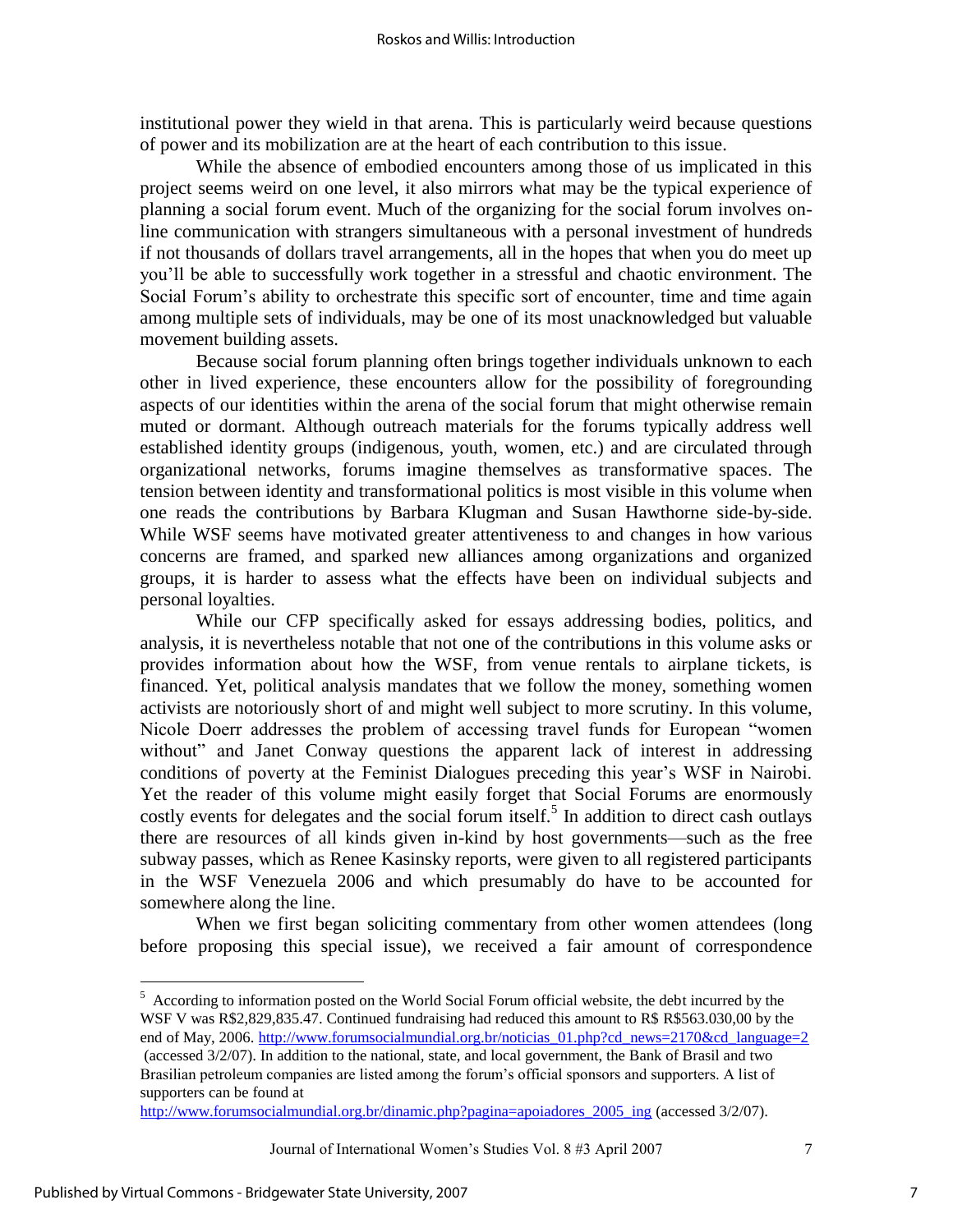complaining about the "invisible hand" of big labor in shaping the WSF. Oddly, none of this discourse shows up in the more academic articles prepared for publication here. On the other side of the coin, while several of our contributors, most notably Amanda Gouws, discuss the Feminist Dialogues Porto Alegre 2005, no one discusses the source of the funds to support these gatherings. Yet, because funds, like spaces, are finite, the lack of transparency around WSF resource management has generated hard feelings and animosity. Furthermore, unless the total scope of investment represented by the WSF is acknowledged, it seems to us impossible to actually answer the question of whether the forums are worth engaging in. The bottom line is: if the money trail remains obscured or denied, then there are important things about the WSF"s purpose and outcomes that we cannot know.

In her essay, "Transnational Feminisms and the World Social Forum: Encounters and Transformations in Anti-globalization Spaces," Janet Conway suggests that civil society organizations will be better served by clarifying their goals and the extent of their commitment to WSF early on. Her description of the World March of Women makes it clear that such clarity was foundational to the success and sustainability of World March of Women"s presence, as well as the WMW"s ability to be an influential ally for other women and women"s organizations trying to enter the process. Attendance at global conferences of any sort is an expensive proposition both in terms of logistics and actual cash outlay. Even if one were to pitch a tent at the youth camp, travel in this world is not free, nor freely available, particularly to those encumbered with care taking responsibilities for crops or other humans.

 The WSF has attempted to address this issue through decentralization, holding polycentric forums simultaneously in various locations in 2006, will do so again in 2008, and localization in fostering the staging of social forums at the regional, national, and municipal levels. In the context of all of the struggles over venues and voice at the WSF, it is interesting that the word used most in WSF circles is "articulate", the same word that several contributors choose for describing the harmonization of agendas among organizations working through the WSF process. For example, in describing the rationale for siting one of the 2006 Forums in Bamako, Mali Aurelie Latoures writes, "With the increasing number of national, local and regional forums, there was also an increasing demand for Africa and Asia to be articulated into the global process." Yet the replication of forums at multiple levels of social organization potentially means the multiplication of financial and other resources required, not just by the central organizing committees of these fora, but by every organization seeking to be represented or to participate there. Depending on how the problems of funding and access are handled, social forums may risk becoming an unceasing round of increasing spectacular carnivals for a certain "radical" social set.

In closing, we would like to thank the contributors to this volume. Alone, in the context of their organizational bases, and collectively in various collaborative formats including this special issue, our contributors are imagining strategies and pathways out of the patriarchal morass that had leapt from androcentric cultures right into the World Social Forum, a seemingly new phenomenon of progressive activism which promised egalitarian theory and practice but which re-inscribed patriarchal oppression of women from its very beginnings. Perhaps the writings in this issue will help create social forums